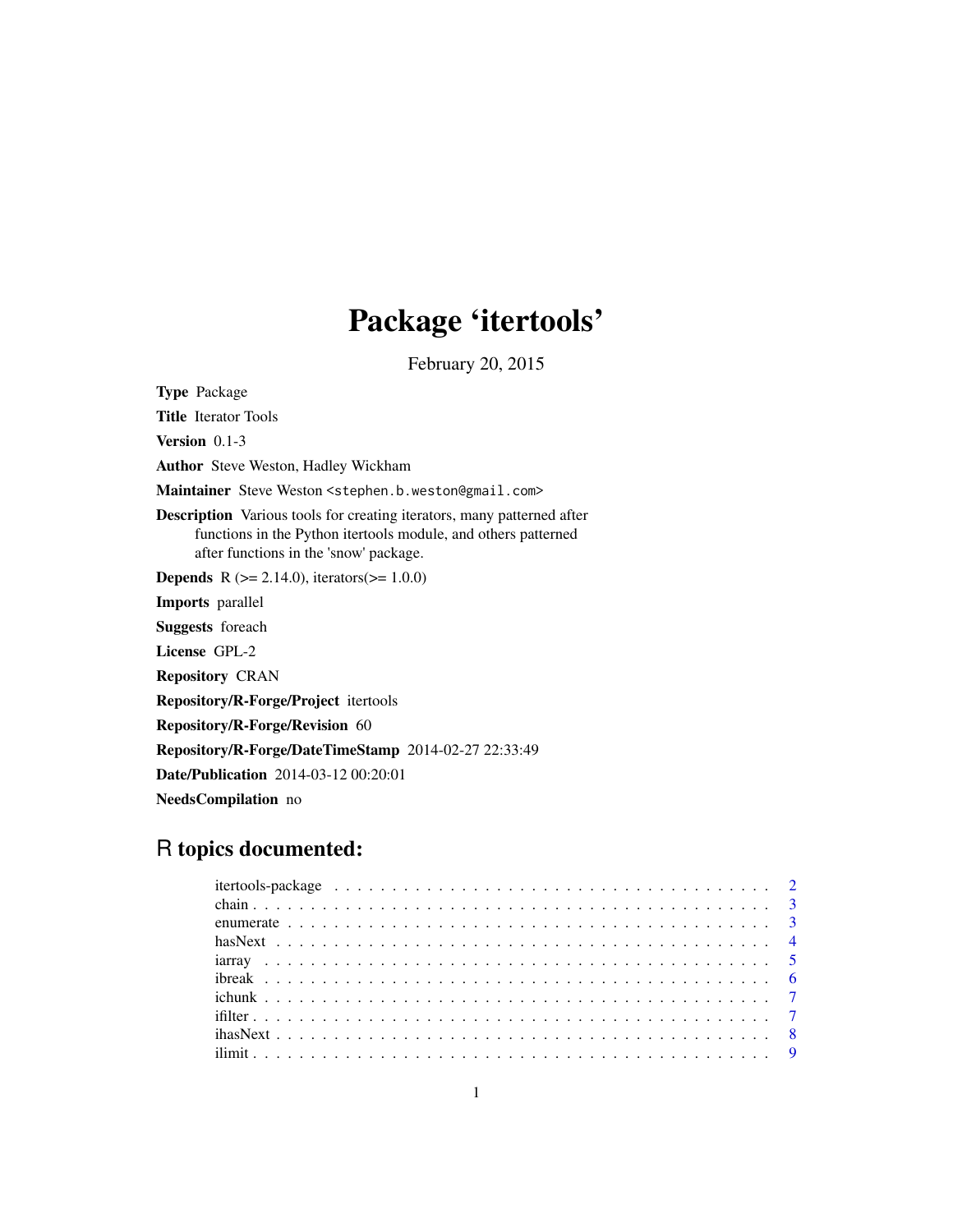### <span id="page-1-0"></span>2 itertools-package

| Index |             | 22 |
|-------|-------------|----|
|       |             |    |
|       |             |    |
|       |             |    |
|       |             |    |
|       |             |    |
|       |             |    |
|       |             |    |
|       |             |    |
|       |             |    |
|       | is.iterator |    |
|       |             |    |
|       |             |    |
|       |             |    |
|       |             |    |
|       |             |    |
|       |             |    |

itertools-package *The itertools Package*

#### Description

The itertools package provides a variety of functions used to create iterators, as defined by REvolution Computing's iterators package. Many of the functions are patterned after functions of the same name in the Python itertools module, including chain, product, izip, ifilter, etc. In addition, a number of functions were inspired by utility functions in the snow package, such as isplitRows, isplitCols, and isplitIndices.

There are also several utility functions that were contributed by Hadley Wickham that aid in writing iterators. These include is.iterator, end\_iterator, iteration\_has\_ended, and new\_iterator.

#### Details

More information is available on the following topics:

| isplitVector  | splits, or slices, a vector into shorter segments               |
|---------------|-----------------------------------------------------------------|
| isplitCols    | splits a matrix column-wise                                     |
| isplitRows    | splits a matrix row-wise                                        |
| isplitIndices | iterate over "chunks" of indices from 1 to n                    |
| chain         | chain multiple iterators together into one iterator             |
| enumerate     | create an enumeration from an iterator                          |
| ichunk        | create lists of values from an iterator to aid manual chunking  |
| ihasNext      | add a has Next method to an iterator                            |
| ifilter       | only return values for which a predicate function returns true  |
| ifilterfalse  | only return values for which a predicate function returns false |
| ilimit        | limit, or truncate, an iterator                                 |
| ireadBin      | reads from a binary connection                                  |
|               |                                                                 |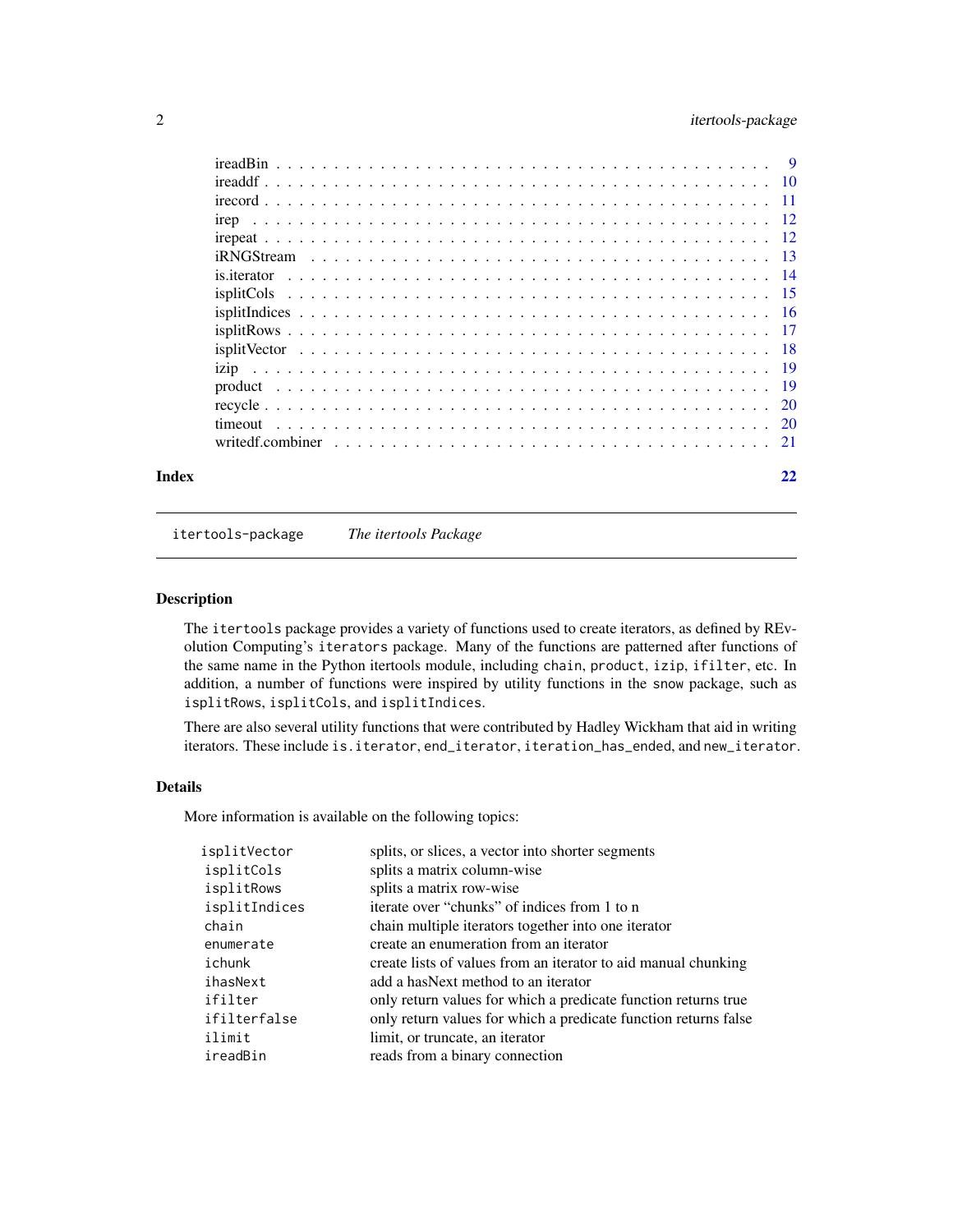<span id="page-2-0"></span>chain 3

| irep                | an iterator version of the rep function                      |
|---------------------|--------------------------------------------------------------|
| irepeat             | a simple repeating value iterator                            |
| izip                | zip together multiple iterators                              |
| product             | zip together multiple iterators in cartesian product fashion |
| recycle             | recycle values from an iterator repeatedly                   |
| timeout             | iterate for a specified number of seconds                    |
| is.iterator         | indicates if an object is an iterator                        |
| end_iteration       | throws an exception to signal end of iteration               |
| iteration_has_ended | tests an exception to see if iteration has ended             |
| new_iterator        | creates a new iterator object                                |

For a complete list of functions with individual help pages, use library(help="itertools").

| chain | Create a chaining iterator |  |
|-------|----------------------------|--|
|-------|----------------------------|--|

#### Description

Create an iterator that chains multiple iterables together.

#### Usage

chain(...)

#### Arguments

... The iterables to iterate over.

#### Examples

```
# Iterate over two iterables
as.list(chain(1:2, letters[1:3]))
```
enumerate *Create an enumeration object*

#### Description

Create an iterator that iterates over an iterable, returning the value in a list that includes an index.

#### Usage

enumerate(iterable)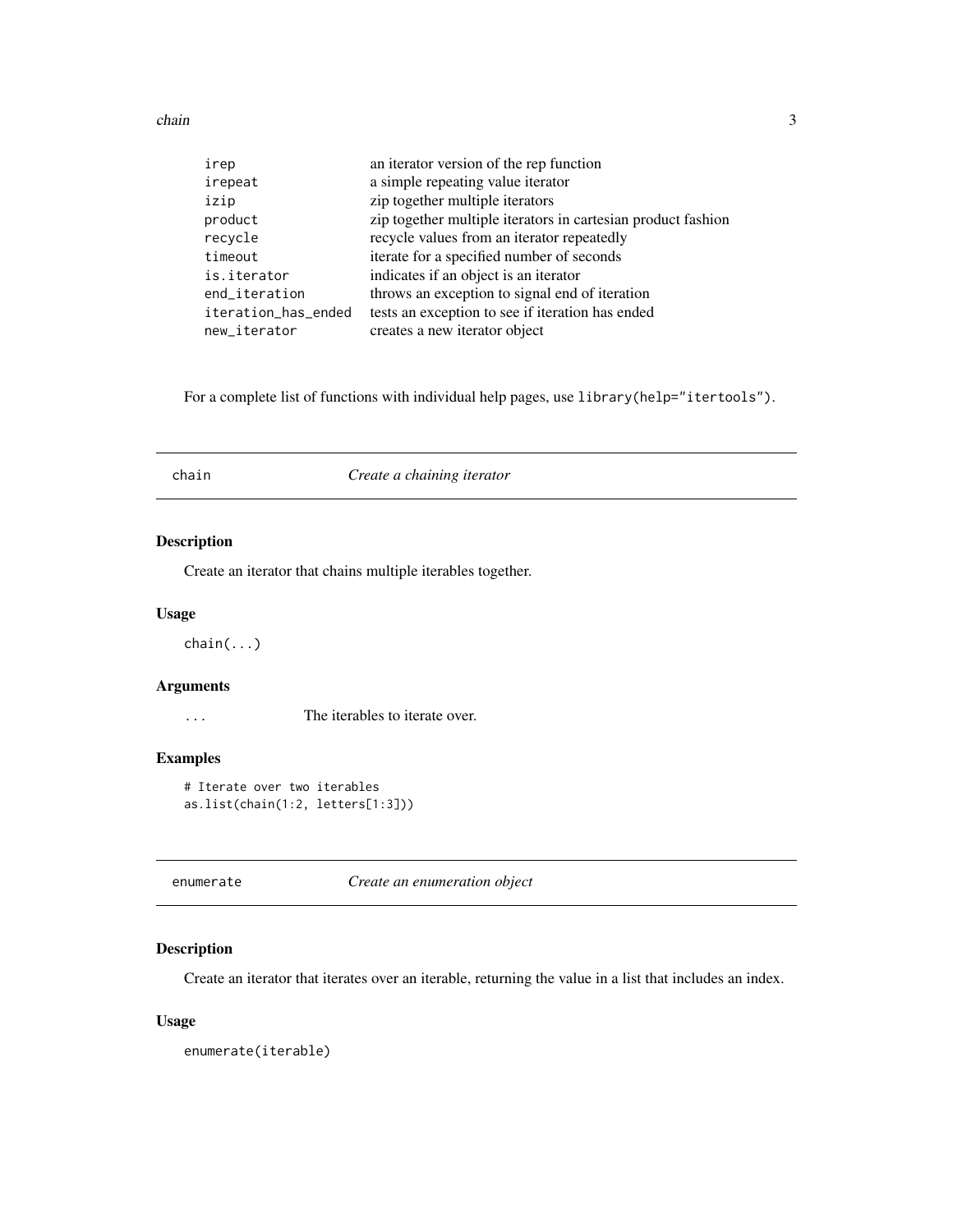#### <span id="page-3-0"></span>Arguments

iterable Iterable to iterate over.

#### Examples

```
# Create an enumeration of five random numbers
as.list(enumerate(rnorm(5)))
```
#### hasNext *Does This Iterator Have A Next Element*

#### Description

hasNext is a generic function that indicates if the iterator has another element.

#### Usage

hasNext(obj, ...)

## S3 method for class 'ihasNext' hasNext(obj, ...)

#### Arguments

| obi      | an iterator object.                    |
|----------|----------------------------------------|
| $\cdots$ | additional arguments that are ignored. |

#### Value

Logical value indicating whether the iterator has a next element.

```
it <- ihasNext(iter(c('a', 'b', 'c')))
while (hasNext(it))
 print(nextElem(it))
```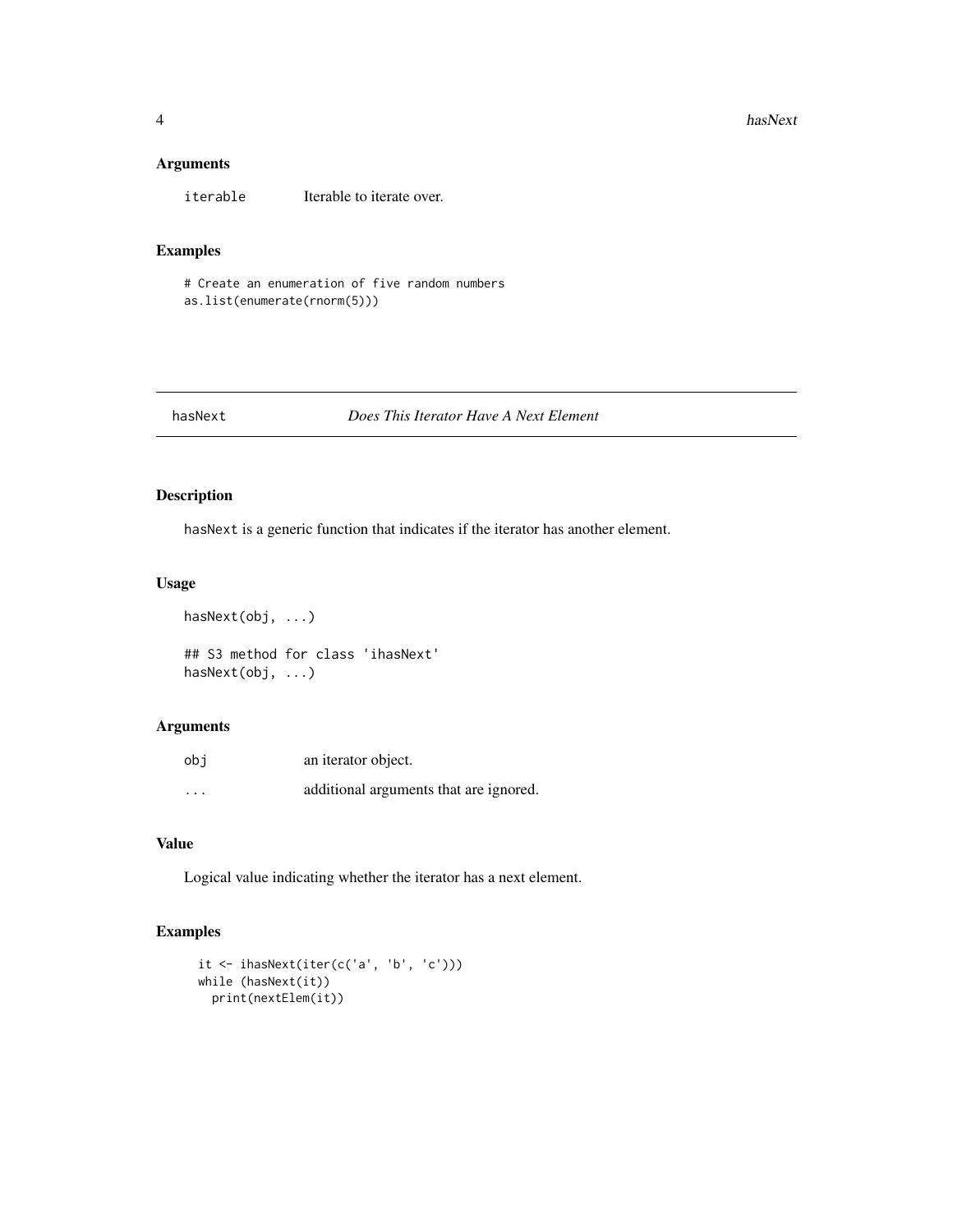<span id="page-4-0"></span>

Create an iterator over an array.

### Usage

iarray(X, MARGIN, ..., chunks, chunkSize, drop, idx=lapply(dim(X), function(i) TRUE))

#### Arguments

| X         | Array to iterate over.                                                                                                                                                                                                               |
|-----------|--------------------------------------------------------------------------------------------------------------------------------------------------------------------------------------------------------------------------------------|
| MARGIN    | Vector of subscripts to iterate over. Note that if the length of MARGIN is greater<br>than one, the resulting iterator will generate iterators which is particularly useful<br>with nested foreach loops.                            |
| .         | Used to force subsequent arguments to be specified by name.                                                                                                                                                                          |
| chunks    | Number of elements that the iterator should generate. This can be a single value<br>or a vector the same length as MARGIN. A single value will be recycled for each<br>dimension if MARGIN has more than one value.                  |
| chunkSize | The maximum size Number of elements that the iterator should generate. This<br>can be a single value or a vector the same length as MARGIN. A single value will<br>be recycled for each dimension if MARGIN has more than one value. |
| drop      | Should dimensions of length 1 be dropped in the generated values? It defaults<br>to FALSE if either chunks or chunk Size is specified, otherwise to TRUE.                                                                            |
| idx       | List of indices used to generate a call object.                                                                                                                                                                                      |

#### See Also

[apply](#page-0-0)

```
# Iterate over matrices in a 3D array
x \leftarrow \text{array}(1:24, c(2,3,4))as.list(iarray(x, 3))
# Iterate over subarrays
as.list(iarray(x, 3, chunks=2))
x \leftarrow \text{array}(1:64, c(4,4,4))it \le iarray(x, c(2,3), chunks=c(1,2))
jt <- nextElem(it)
nextElem(jt)
```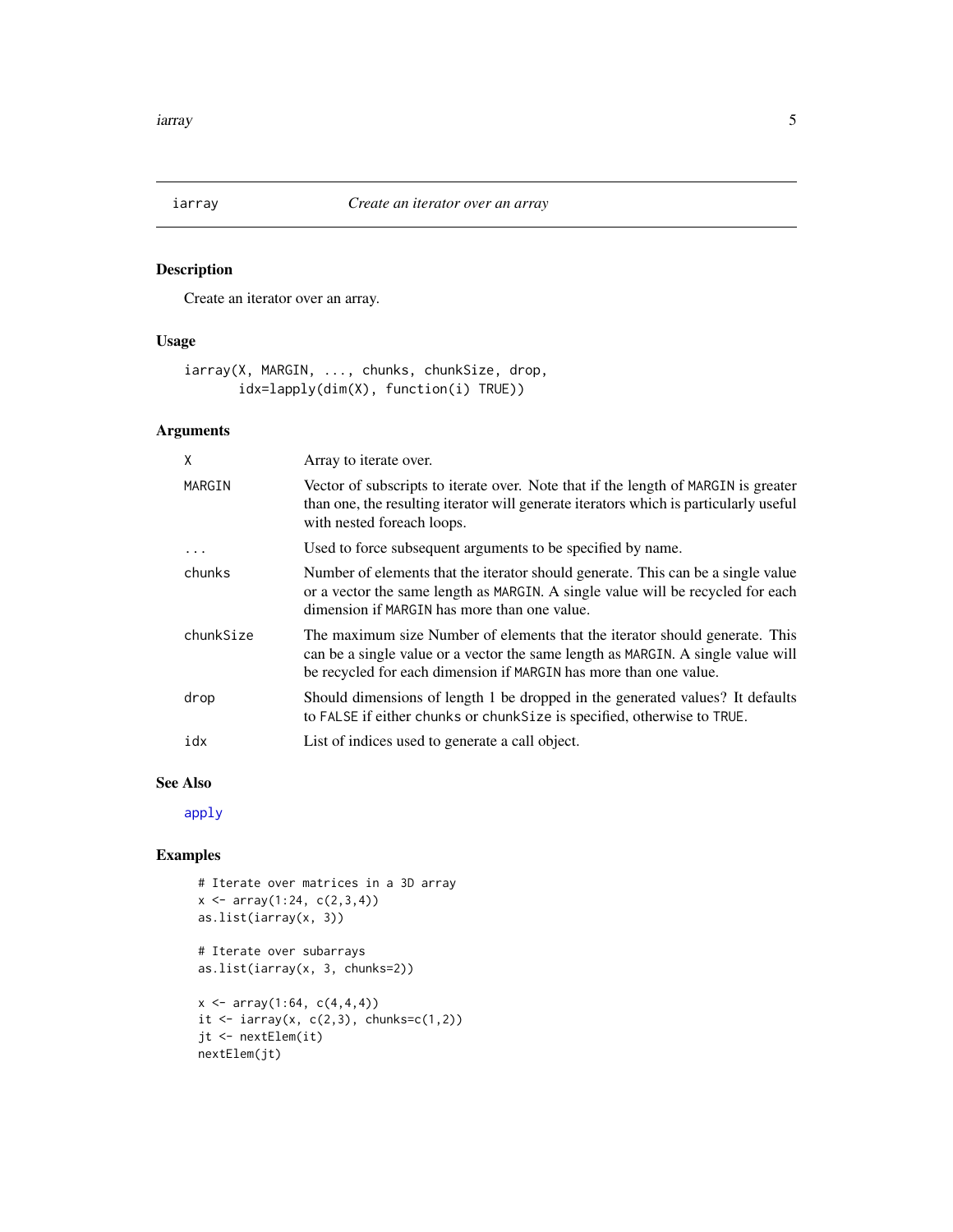```
jt <- nextElem(it)
nextElem(jt)
it \le iarray(x, c(2,3), chunks=c(2,2))
jt <- nextElem(it)
nextElem(jt)
nextElem(jt)
jt <- nextElem(it)
nextElem(jt)
nextElem(jt)
```
ibreak *Create an iterator that can be told to stop*

#### Description

Create an iterator that iterates over another iterator until a specified function returns FALSE. This can be useful for breaking out of a foreach loop, for example.

#### Usage

ibreak(iterable, finished)

#### Arguments

| iterable | Iterable to iterate over.                                                                        |
|----------|--------------------------------------------------------------------------------------------------|
| finished | Function that returns a logical value. The iterator stops when this function re-<br>turns FALSE. |

```
# See how high we can count in a tenth of a second
mkfinished <- function(time) {
  starttime <- proc.time()[3]
  function() proc.time()[3] > starttime + time
}
length(as.list(ibreak(icount(), mkfinished(0.1))))
```
<span id="page-5-0"></span>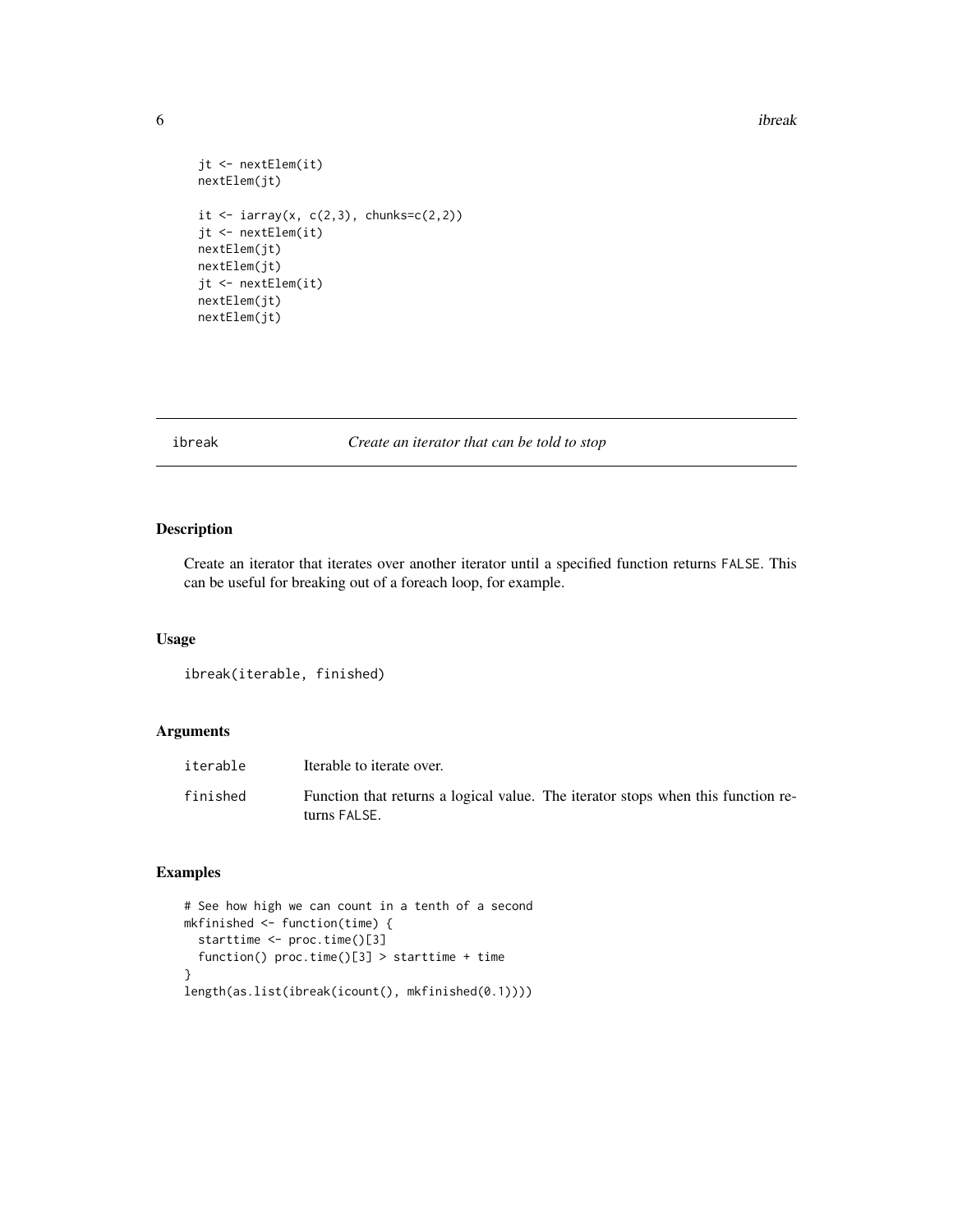<span id="page-6-0"></span>

Create an iterator that issues lists of values from the underlying iterable. This is useful for manually "chunking" values from an iterable.

#### Usage

ichunk(iterable, chunkSize, mode='list')

#### Arguments

| iterable  | Iterable to iterate over.                                                                           |
|-----------|-----------------------------------------------------------------------------------------------------|
| chunkSize | Maximum number of values from iterable to return in each value issued by<br>the resulting iterator. |
| mode      | Mode of the objects returned by the iterator.                                                       |

#### See Also

[isplitVector](#page-17-1)

#### Examples

```
# Split the vector 1:10 into "chunks" with a maximum length of three
it <- ihasNext(ichunk(1:10, 3))
while (hasNext(it)) {
  print(unlist(nextElem(it)))
}
# Same as previous, but return integer vectors rather than lists
it <- ihasNext(ichunk(1:10, 3, mode='integer'))
while (hasNext(it)) {
  print(nextElem(it))
}
```
ifilter *Create a filtering iterator*

#### Description

The ifilter and ifilterfalse functions create iterators that return a subset of the values of the specified iterable. ifilter returns the values for which the pred function returns TRUE, and ifilterfalse returns the values for which the pred function returns FALSE.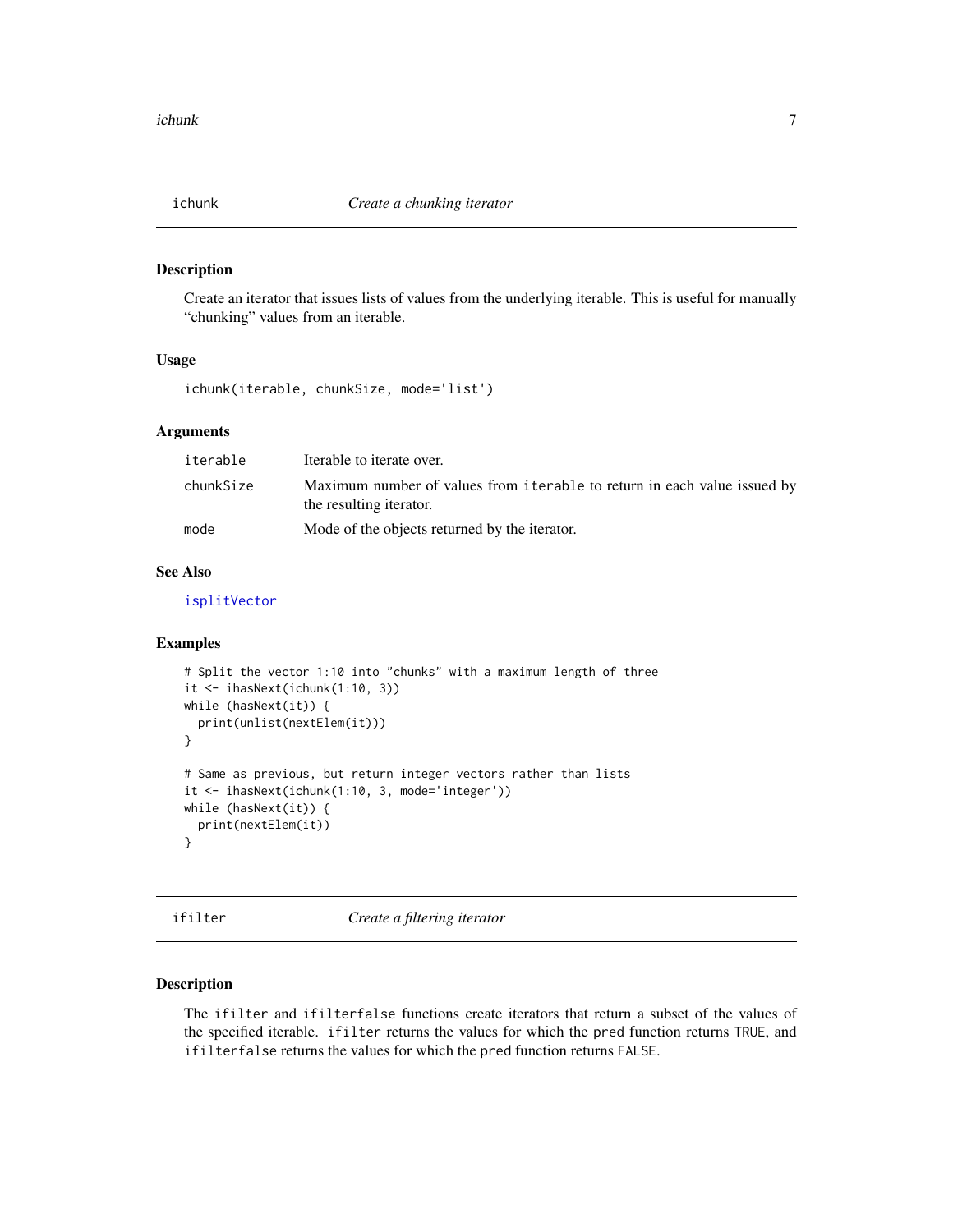#### Usage

```
ifilter(pred, iterable)
ifilterfalse(pred, iterable)
```
#### Arguments

| pred     | A function that takes one argument and returns TRUE or FALSE. |
|----------|---------------------------------------------------------------|
| iterable | The iterable to iterate over.                                 |

#### Examples

```
# Return the odd numbers between 1 and 10
as.list(ifilter(function(x) x %% 2 == 1, icount(10)))
# Return the even numbers between 1 and 10
```

```
as.list(ifilterfalse(function(x) x %% 2 == 1, icount(10)))
```
ihasNext *Create an iterator that supports the hasNext method*

#### Description

ihasNext is a generic function that indicates if the iterator has another element.

#### Usage

```
ihasNext(iterable)
```
#### Arguments

iterable an iterable object, which could be an iterator.

#### Value

An ihasNext iterator that wraps the specified iterator and supports the hasNext method.

```
it <- ihasNext(c('a', 'b', 'c'))
while (hasNext(it))
 print(nextElem(it))
```
<span id="page-7-0"></span>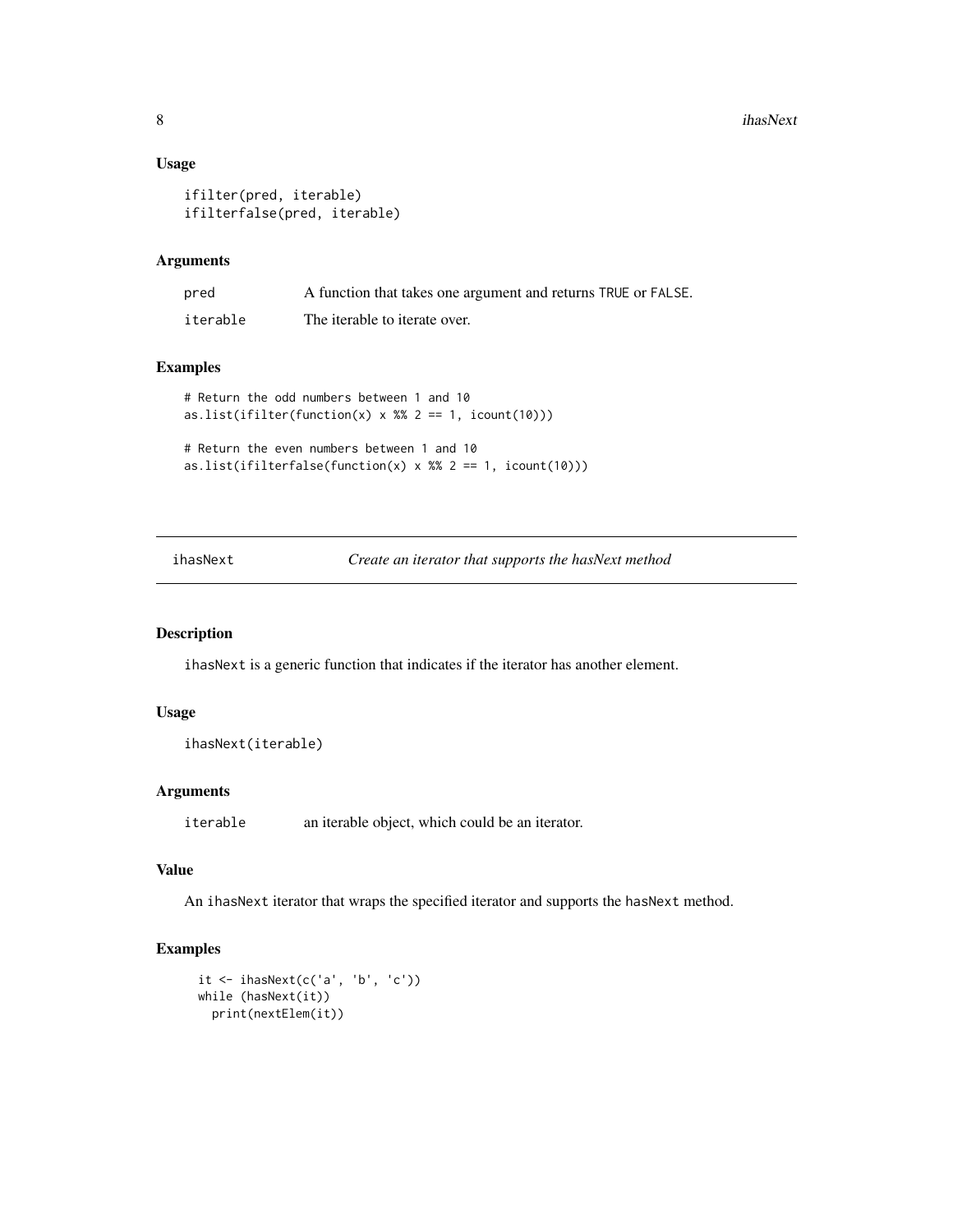<span id="page-8-0"></span>

Create an iterator that wraps a specified iterable a limited number of times.

#### Usage

```
ilimit(iterable, n)
```
#### Arguments

| iterable | Iterable to iterate over.           |
|----------|-------------------------------------|
| - n      | Maximum number of values to return. |

### Examples

```
# Limit icount to only return three values
as.list(ilimit(icount(), 3))
```
ireadBin *Create an iterator to read binary data from a connection*

#### Description

Create an iterator to read binary data from a connection.

#### Usage

```
ireadBin(con, what='raw', n=1L, size=NA_integer_, signed=TRUE,
         endian=.Platform$endian, ipos=NULL)
```
### Arguments

| con  | A connection object or a character string naming a file or a raw vector.                                                                                                                                                                                                       |
|------|--------------------------------------------------------------------------------------------------------------------------------------------------------------------------------------------------------------------------------------------------------------------------------|
| what | Either an object whose mode will give the mode of the vector to be read, or a<br>character vector of length one describing the mode: one of "numeric", "double",<br>"integer", "int", "logical", "complex", "character", "raw". Unlike readBin, the<br>default value is "raw". |
| n    | integer. The (maximal) number of records to be read each time the iterator is<br>called.                                                                                                                                                                                       |
| size | integer. The number of bytes per element in the byte stream. The default,<br>'NA_integer_', uses the natural size.                                                                                                                                                             |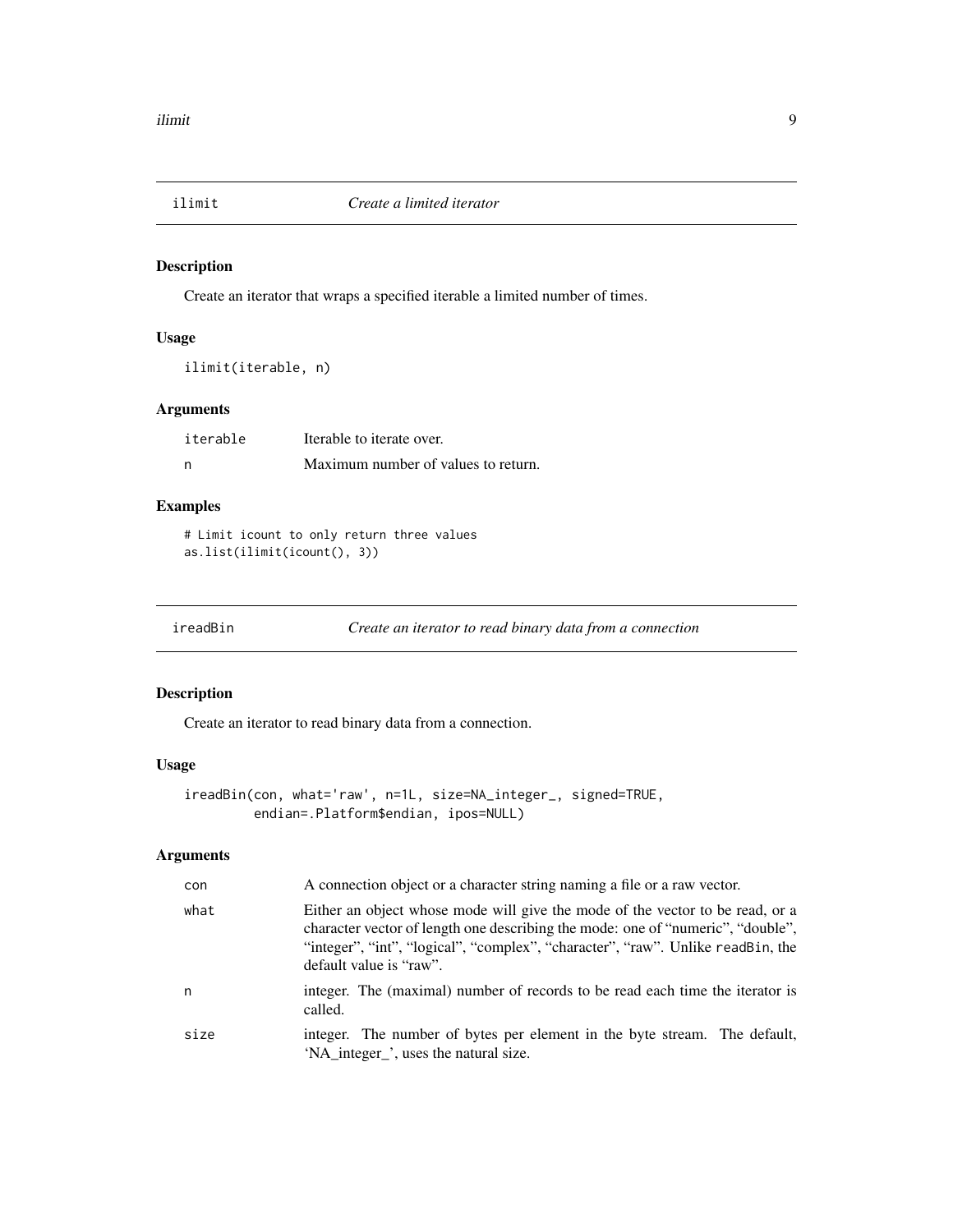<span id="page-9-0"></span>

| signed | logical. Only used for integers of sizes 1 and 2, when it determines if the quantity<br>on file should be regarded as a signed or unsigned integer. |
|--------|-----------------------------------------------------------------------------------------------------------------------------------------------------|
| endian | The endian-ness ("big" or "little") of the target system for the file. Using<br>"swap" will force swapping endian-ness.                             |
| ipos   | iterable. If not NULL, values from this iterable will be used to do a seek on the<br>file before calling read Bin.                                  |

#### Examples

```
zz <- file("testbin", "wb")
writeBin(1:100, zz)
close(zz)
it <- ihasNext(ireadBin("testbin", integer(), 10))
while (hasNext(it)) {
  print(nextElem(it))
}
unlink("testbin")
```

| ireaddf | Create an iterator to read data frames from files |  |  |
|---------|---------------------------------------------------|--|--|
|---------|---------------------------------------------------|--|--|

### Description

Create an iterator to read data frames from files.

#### Usage

```
ireaddf(filenames, n, start=1, col.names, chunkSize=1000)
```
### Arguments

| filenames | Names of files contains column data.              |
|-----------|---------------------------------------------------|
| n         | Number of elements to read from each column file. |
| start     | Element to starting reading from.                 |
| col.names | Names of the columns.                             |
| chunkSize | Number of rows to read at a time.                 |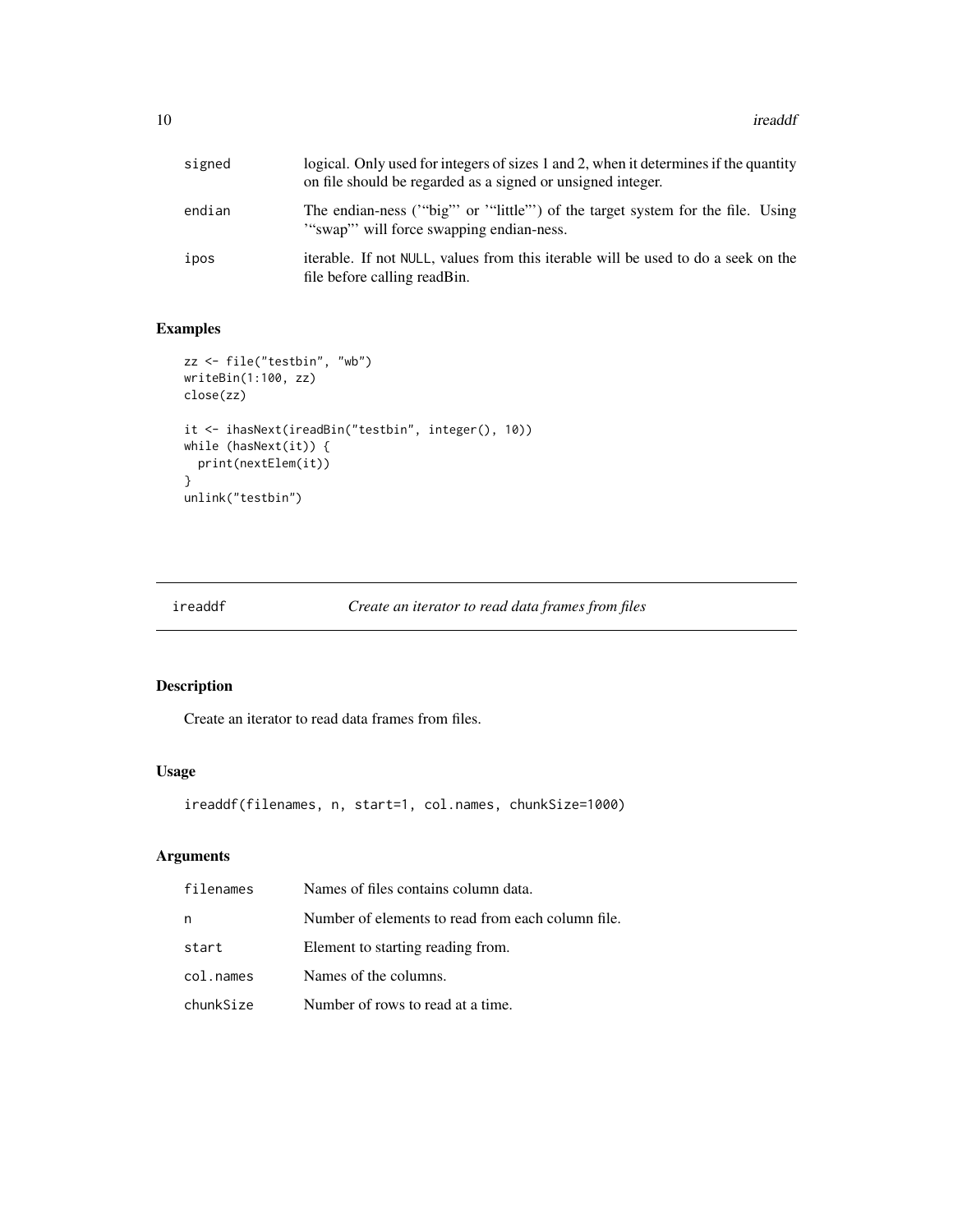<span id="page-10-0"></span>

The irecord function records the values issued by a specified iterator to a file or connection object. The ireplay function returns an iterator that will replay those values. This is useful for iterating concurrently over multiple, large matrices or data frames that you can't keep in memory at the same time. These large objects can be recorded to files one at a time, and then be replayed concurrently using minimal memory.

#### Usage

irecord(con, iterable) ireplay(con)

#### Arguments

| con      | A file path or open connection.     |
|----------|-------------------------------------|
| iterable | The iterable to record to the file. |

#### Examples

suppressMessages(library(foreach))

```
m1 <- matrix(rnorm(70), 7, 10)
f1 <- tempfile()
irecord(f1, iter(m1, by='row', chunksize=3))
m2 <- matrix(1:50, 10, 5)
f2 <- tempfile()
irecord(f2, iter(m2, by='column', chunksize=3))
# Perform a simple out-of-core matrix multiply
p <- foreach(col=ireplay(f2), .combine='cbind') %:%
       foreach(row=ireplay(f1), .combine='rbind') %do% {
         row %*% col
       }
dimnames(p) <- NULL
print(p)
all.equal(p, m1 %*% m2)
unlink(c(f1, f2))
```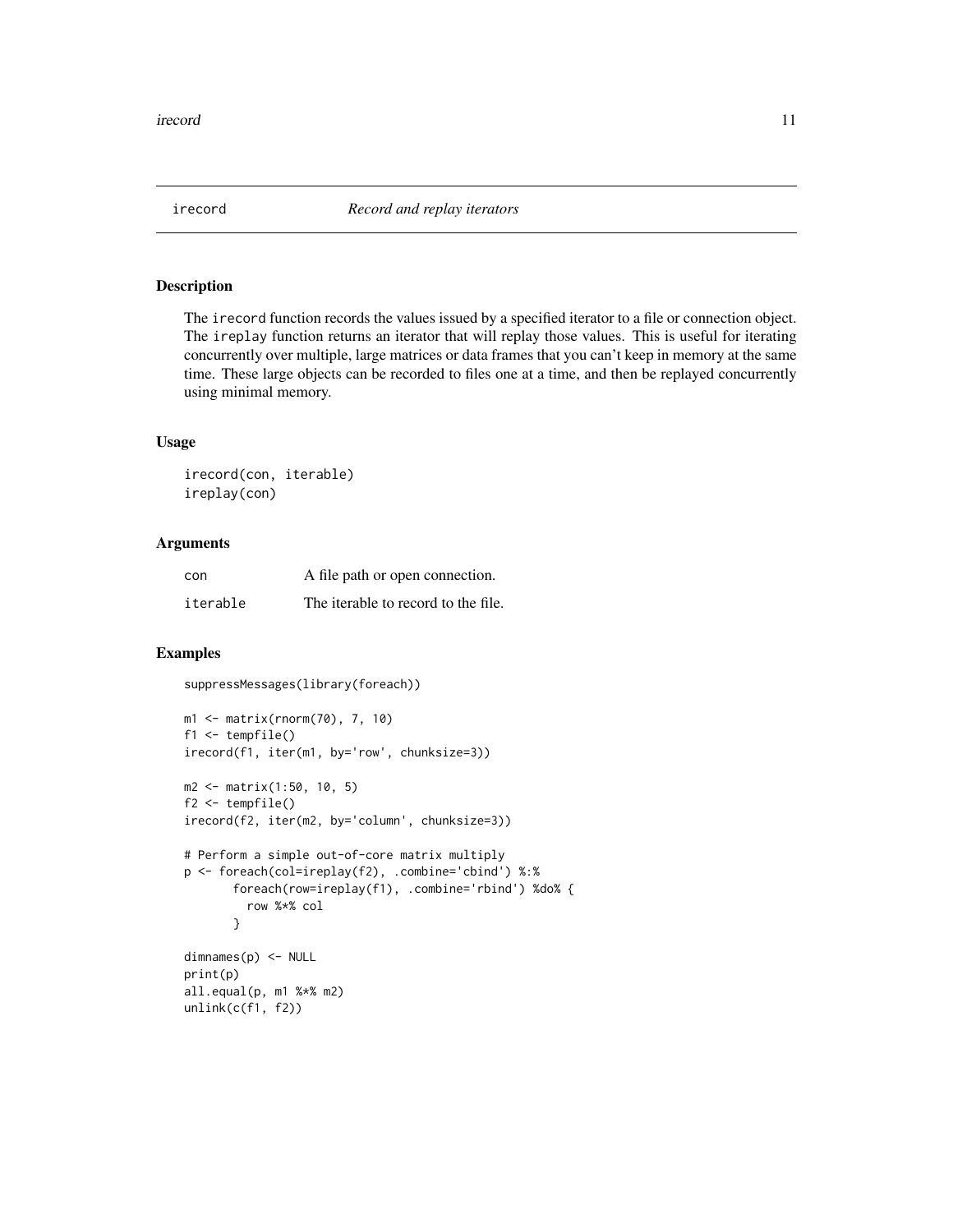<span id="page-11-0"></span>Create an iterator version of the rep function.

### Usage

irep(iterable, times, length.out, each)

#### Arguments

| iterable   | The iterable to iterate over repeatedly.                                                                                                                                                                                                             |
|------------|------------------------------------------------------------------------------------------------------------------------------------------------------------------------------------------------------------------------------------------------------|
| times      | A vector giving the number of times to repeat each element if the length is<br>greater than one, or to repeat all the elements if the length is one. This behavior<br>is less strict than rep since the length of an iterable isn't generally known. |
| length.out | non-negative integer. The desired length of the output iterator.                                                                                                                                                                                     |
| each       | non-negative integer. Each element of the iterable is repeated each times.                                                                                                                                                                           |

#### See Also

[rep](#page-0-0)

### Examples

```
unlist(as.list(irep(1:4, 2)))
unlist(as.list(irep(1:4, each=2)))
unlist(as.list(irep(1:4, c(2,2,2,2))))
unlist(as.list(irep(1:4, c(2,1,2,1))))
unlist(as.list(irep(1:4, each=2, len=4)))
unlist(as.list(irep(1:4, each=2, len=10)))
unlist(as.list(irep(1:4, each=2, times=3)))
```
irepeat *Create a repeating iterator*

#### Description

Create an iterator that returns a value a specified number of times.

#### Usage

irepeat(x, times)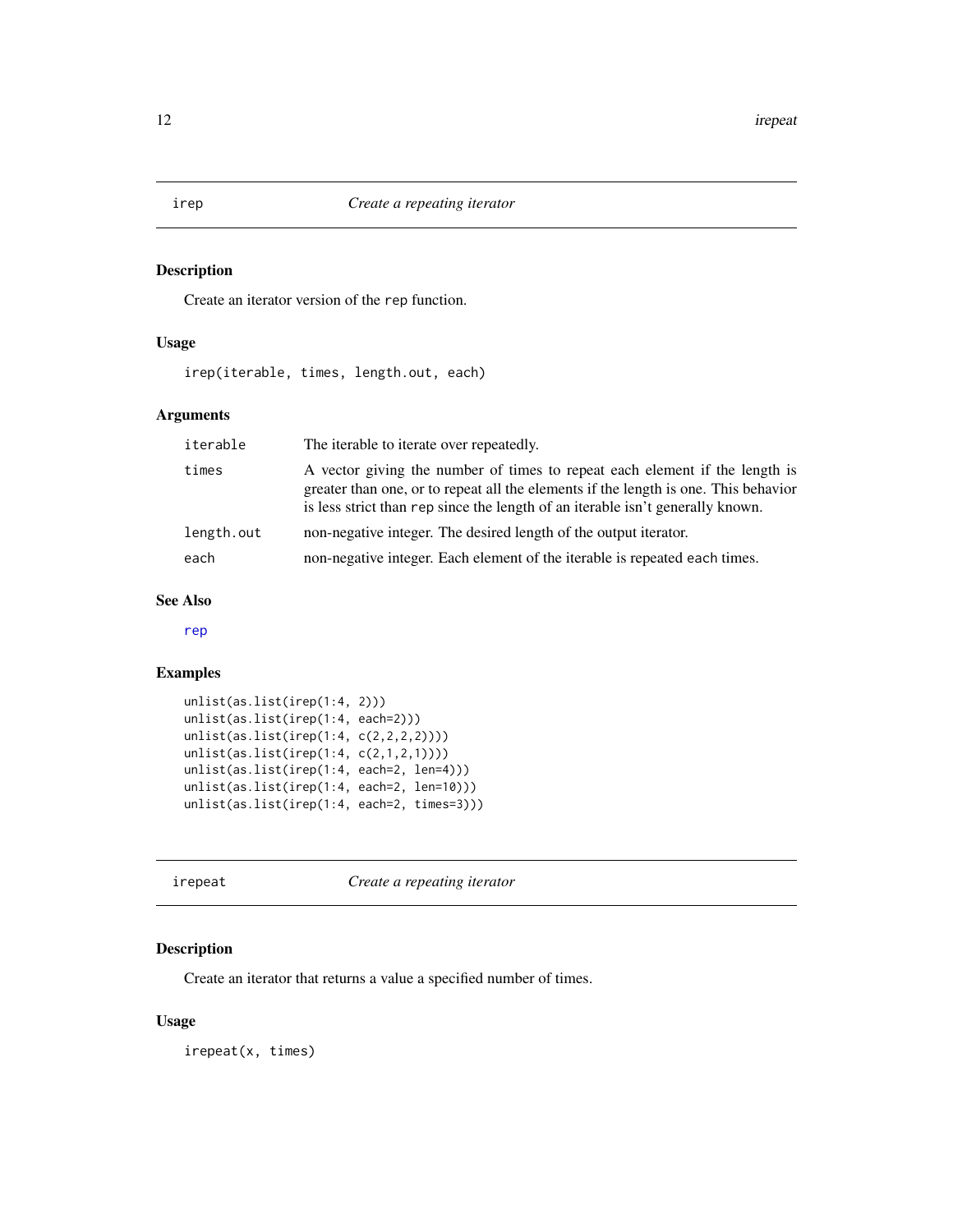#### <span id="page-12-0"></span>iRNGStream 13

#### Arguments

|       | The value to return repeatedly.                                     |
|-------|---------------------------------------------------------------------|
| times | The number of times to repeat the value. Default value is infinity. |

#### Examples

```
# Repeat a value 10 times
unlist(as.list(irepeat(42, 10)))
```

| iRNGStream |
|------------|
|------------|

Iterators that support parallel RNG

#### Description

The iRNGStream function creates an infinite iterator that calls nextRNGStream repeatedly, and iRNGSubStream creates an infinite iterator that calls nextRNGSubStream repeatedly.

### Usage

```
iRNGStream(seed)
iRNGSubStream(seed)
```
#### Arguments

seed Either a single number to be passed to set.seed or a vector to be passed to nextRNGStream or nextRNGSubStream.

### See Also

[set.seed](#page-0-0), [nextRNGStream](#page-0-0), [nextRNGSubStream](#page-0-0)

```
it <- iRNGStream(313)
print(nextElem(it))
print(nextElem(it))
## Not run:
library(foreach)
foreach(1:3, rseed=iRNGSubStream(1970), .combine='c') %dopar% {
  RNGkind("L'Ecuyer-CMRG") # would be better to initialize workers only once
  assign('.Random.seed', rseed, pos=.GlobalEnv)
  runif(1)
}
## End(Not run)
```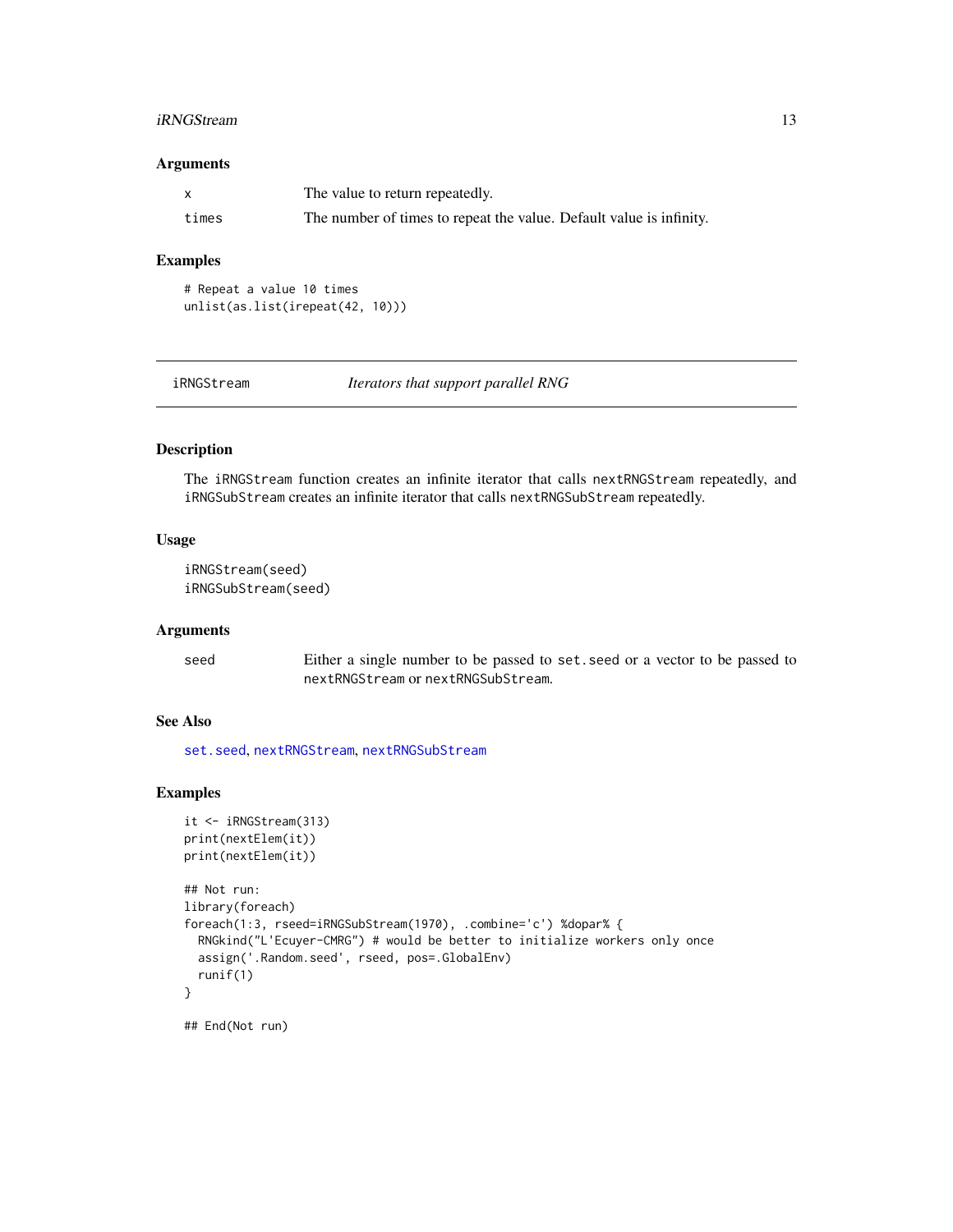<span id="page-13-0"></span>

is.iterator indicates if an object is an iterator. end\_iteration throws an exception to signal that there are no more values available in an iterator. iteration\_has\_ended tests an exception to see if it indicates that iteration has ended. new\_iterator returns an iterator object.

#### Usage

```
is.iterator(x)
end_iteration()
iteration_has_ended(e)
new_iterator(nextElem, ...)
```
#### Arguments

| X        | any object.                                |
|----------|--------------------------------------------|
| e        | a condition object.                        |
| nextElem | a function object that takes no arguments. |
|          | not currently used.                        |

```
# Manually iterate using the iteration_has_ended function to help
it \leftarrow iter(1:3)tryCatch({
  stopifnot(is.iterator(it))
  repeat {
    print(nextElem(it))
  }
},
error=function(e) {
  if (!iteration_has_ended(e)) {
    stop(e)
  }
})
```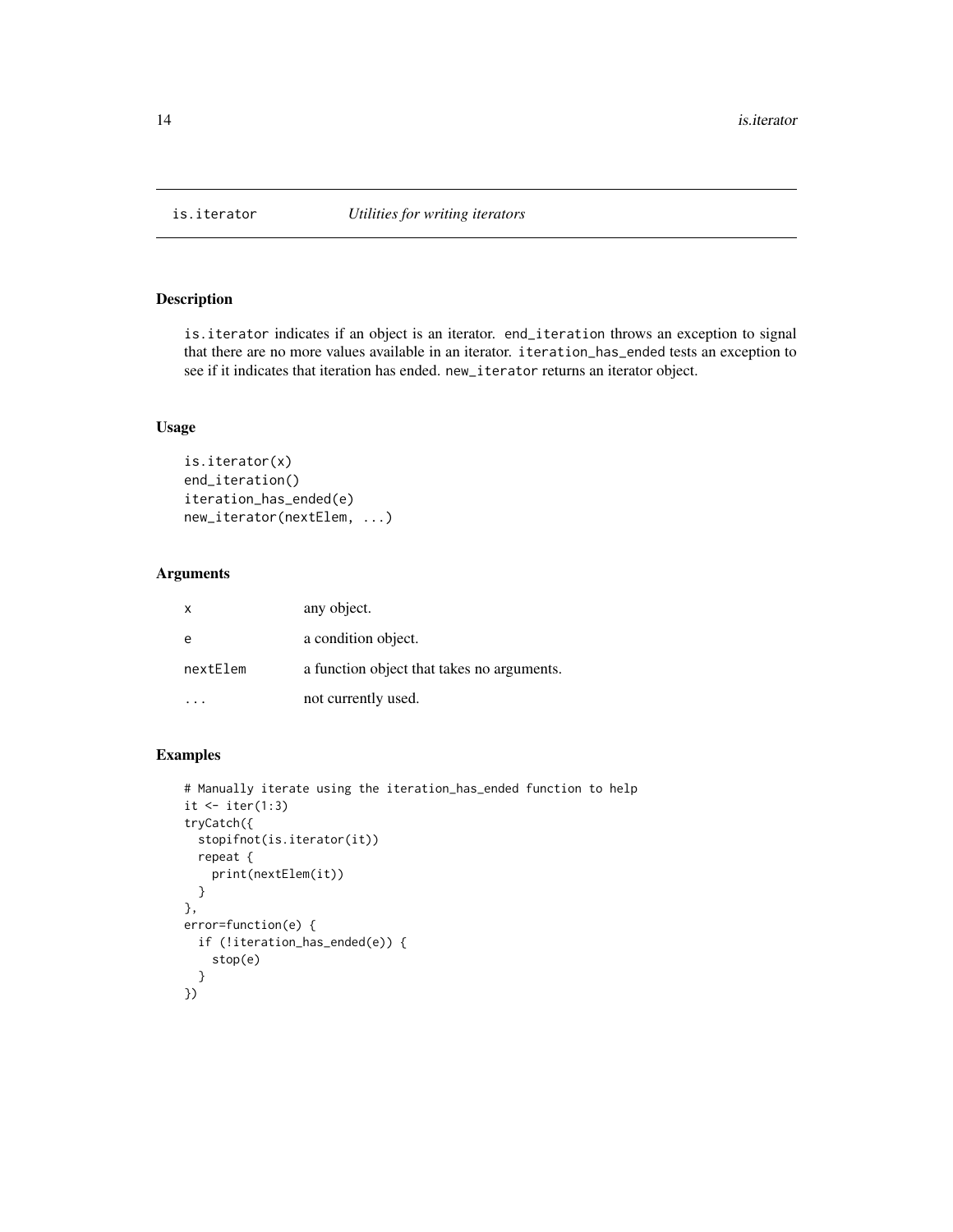<span id="page-14-1"></span><span id="page-14-0"></span>

Create an iterator that splits a matrix into block columns. You can specify either the number of blocks, using the chunks argument, or the maximum size of the blocks, using the chunkSize argument.

#### Usage

isplitCols(x, ...)

#### Arguments

| X        | Matrix to iterate over.                                                                                                             |  |
|----------|-------------------------------------------------------------------------------------------------------------------------------------|--|
| $\cdots$ | Passed as the second and subsequent arguments to idiv function. Currently,<br>idiv accepts either a value for chunks or chunk Size. |  |

#### Value

An iterator that returns submatrices of x.

### See Also

[idiv,](#page-0-0) [isplitRows](#page-16-1)

```
# Split a matrix into submatrices with a maximum of three columns
x <- matrix(1:30, 3)
it <- ihasNext(isplitCols(x, chunkSize=3))
while (hasNext(it)) {
  print(nextElem(it))
}
# Split the same matrix into five submatrices
it <- ihasNext(isplitCols(x, chunks=5))
while (hasNext(it)) {
  print(nextElem(it))
}
```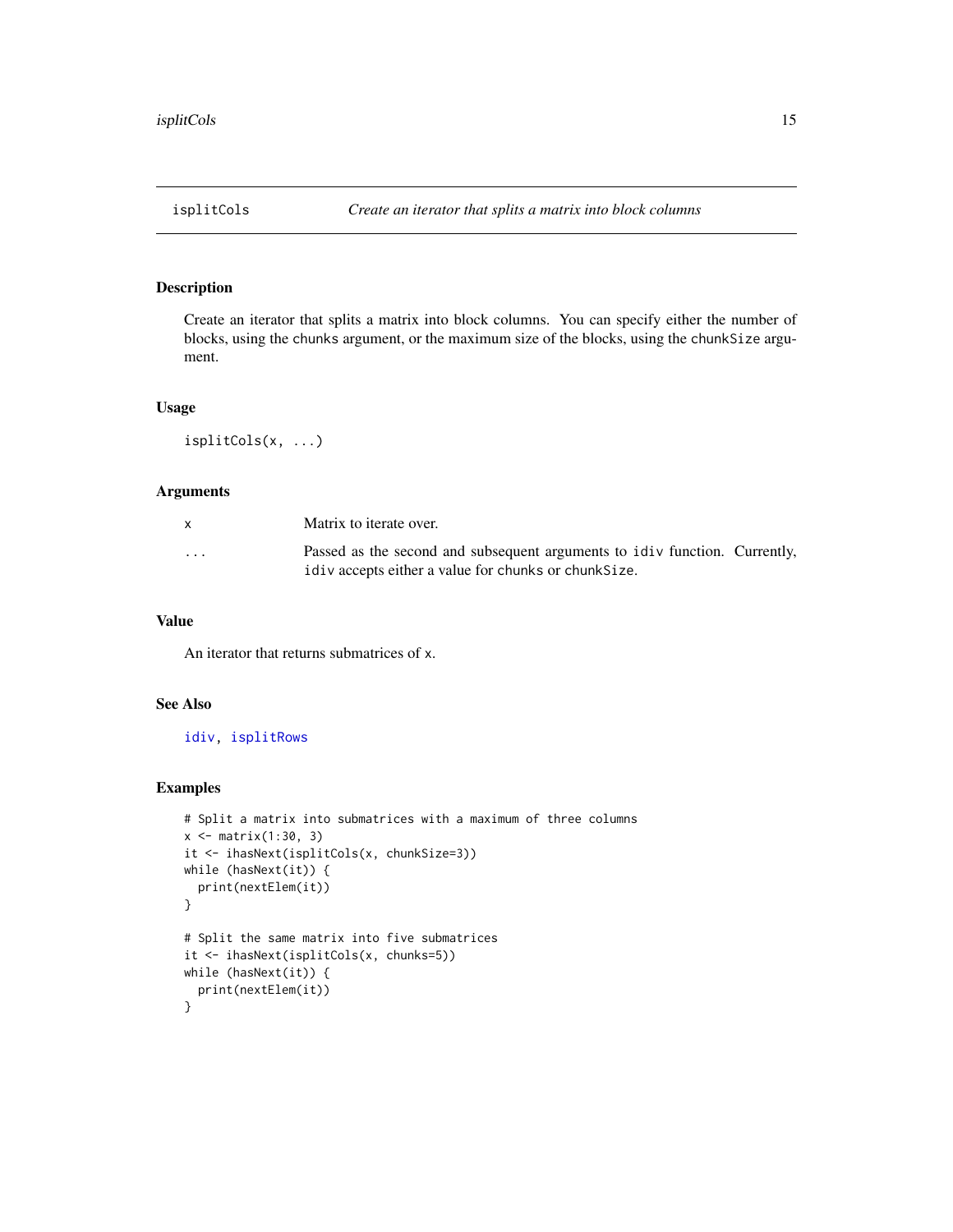<span id="page-15-0"></span>

Create an iterator of chunks of indices from 1 to n. You can specify either the number of pieces, using the chunks argument, or the maximum size of the pieces, using the chunkSize argument.

#### Usage

```
isplitIndices(n, ...)
```
#### Arguments

| n        | Maximum index to generate.                                                                                                          |
|----------|-------------------------------------------------------------------------------------------------------------------------------------|
| $\cdots$ | Passed as the second and subsequent arguments to idiv function. Currently,<br>idiv accepts either a value for chunks or chunk Size. |

#### Value

An iterator that returns vectors of indices from 1 to n.

#### See Also

[idiv,](#page-0-0) [isplitVector](#page-17-1)

```
# Return indices from 1 to 17 in vectors no longer than five
it <- ihasNext(isplitIndices(17, chunkSize=5))
while (hasNext(it)) {
  print(nextElem(it))
}
# Return indices from 1 to 7 in four vectors
it <- ihasNext(isplitIndices(7, chunks=4))
while (hasNext(it)) {
  print(nextElem(it))
}
```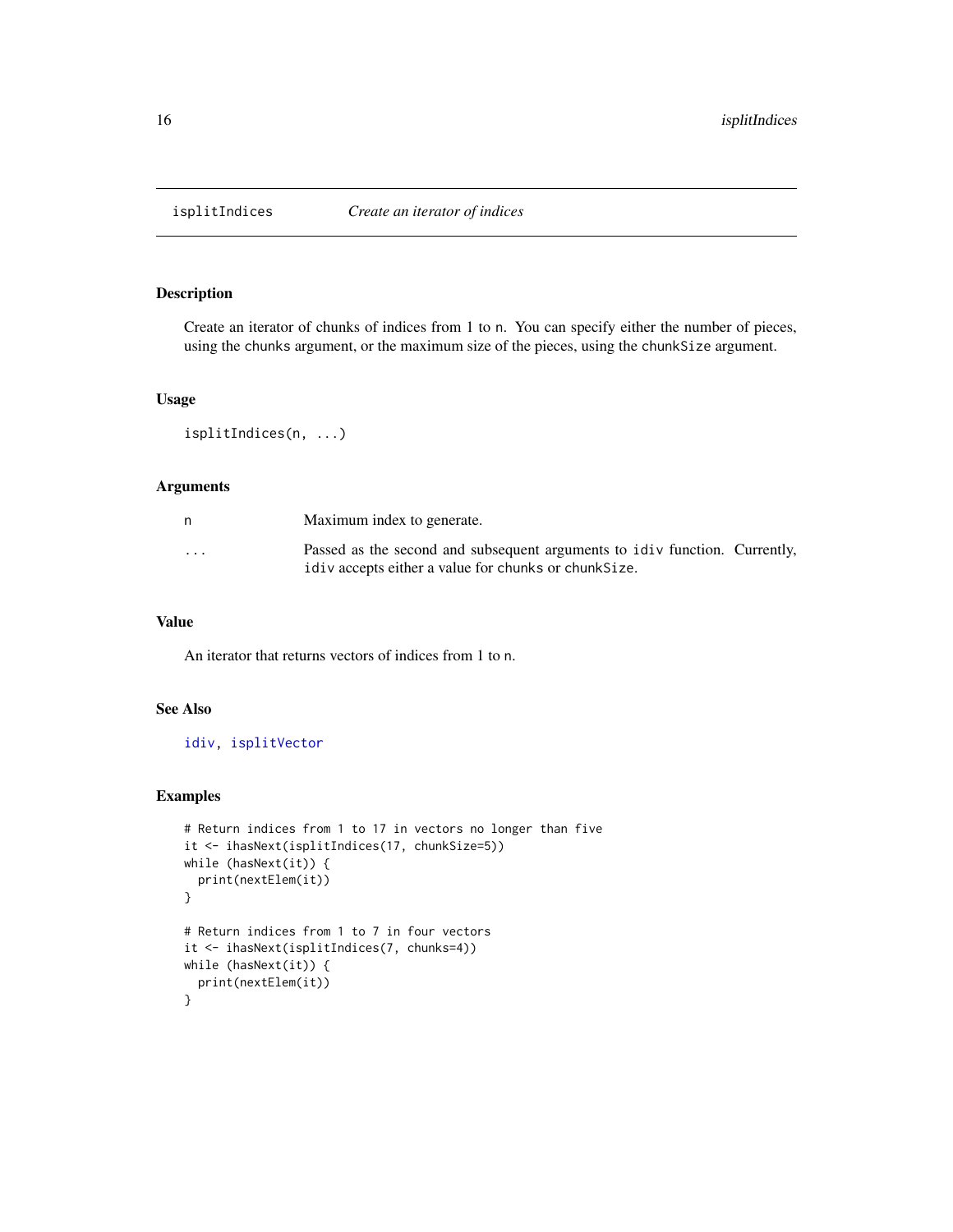<span id="page-16-1"></span><span id="page-16-0"></span>

Create an iterator that splits a matrix into block rows. You can specify either the number of blocks, using the chunks argument, or the maximum size of the blocks, using the chunkSize argument.

#### Usage

isplitRows(x, ...)

#### Arguments

|                         | Matrix to iterate over.                                                                                                             |
|-------------------------|-------------------------------------------------------------------------------------------------------------------------------------|
| $\cdot$ $\cdot$ $\cdot$ | Passed as the second and subsequent arguments to idiv function. Currently,<br>idiv accepts either a value for chunks or chunk Size. |

#### Value

An iterator that returns submatrices of x.

#### See Also

[idiv,](#page-0-0) [isplitCols](#page-14-1)

```
# Split a matrix into submatrices with a maximum of three rows
x <- matrix(1:100, 10)
it <- ihasNext(isplitRows(x, chunkSize=3))
while (hasNext(it)) {
  print(nextElem(it))
}
# Split the same matrix into five submatrices
it <- ihasNext(isplitRows(x, chunks=5))
while (hasNext(it)) {
  print(nextElem(it))
}
```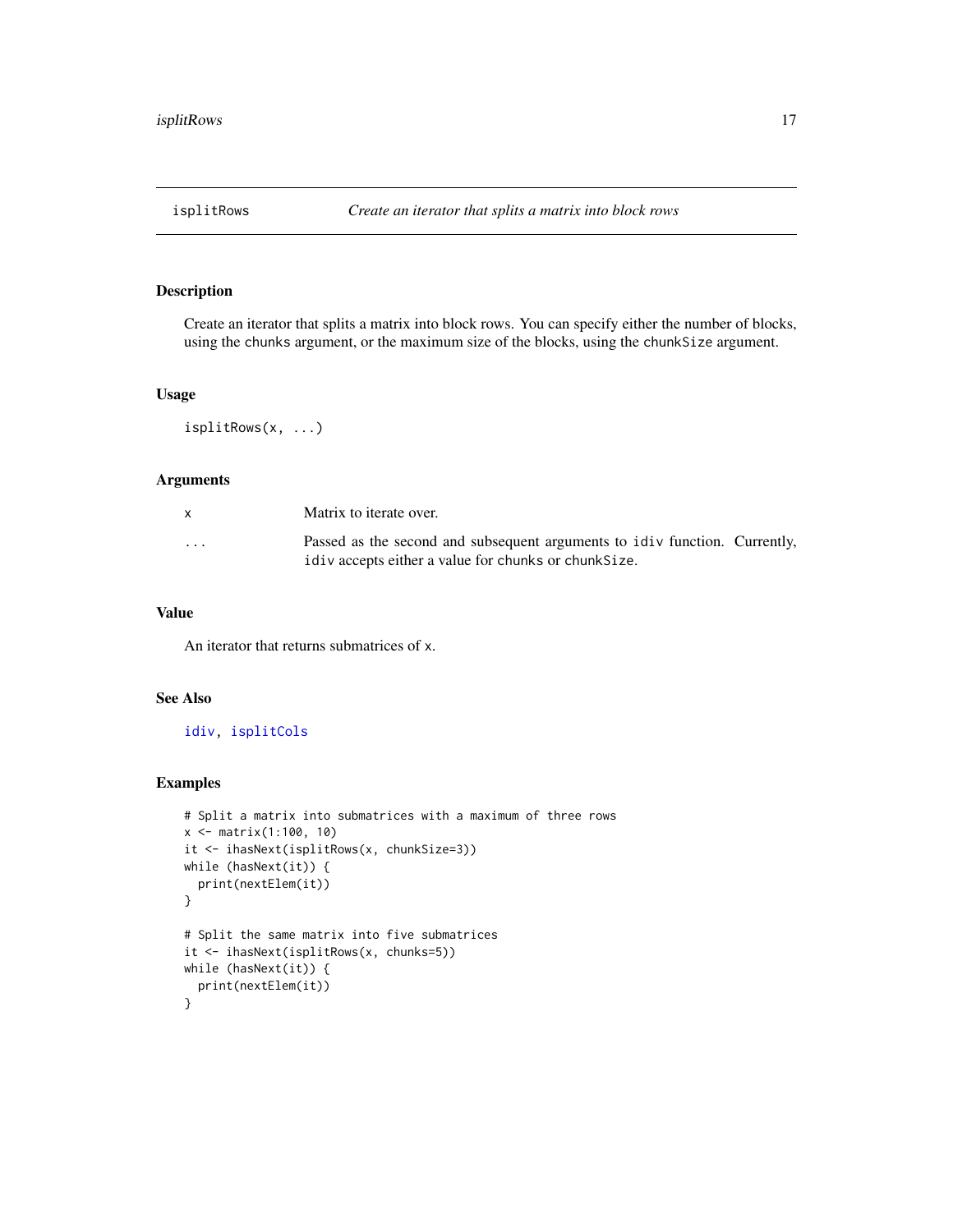Create an iterator that splits a vector into smaller pieces. You can specify either the number of pieces, using the chunks argument, or the maximum size of the pieces, using the chunkSize argument.

#### Usage

```
isplitVector(x, ...)
```
#### Arguments

| X        | Vector to iterate over. Note that it doesn't need to be an atomic vector, so a list<br>is acceptable.                               |
|----------|-------------------------------------------------------------------------------------------------------------------------------------|
| $\cdots$ | Passed as the second and subsequent arguments to idiv function. Currently,<br>idiv accepts either a value for chunks or chunk Size. |

#### Value

An iterator that returns vectors of the same type as x with one or more elements from x.

#### See Also

[idiv](#page-0-0)

```
# Split the vector 1:10 into "chunks" with a maximum length of three
it <- ihasNext(isplitVector(1:10, chunkSize=3))
while (hasNext(it)) {
 print(nextElem(it))
}
# Split the vector "letters" into four chunks
it <- ihasNext(isplitVector(letters, chunks=4))
while (hasNext(it)) {
 print(nextElem(it))
}
# Get the first five elements of a list as a list
nextElem(isplitVector(as.list(letters), chunkSize=5))
```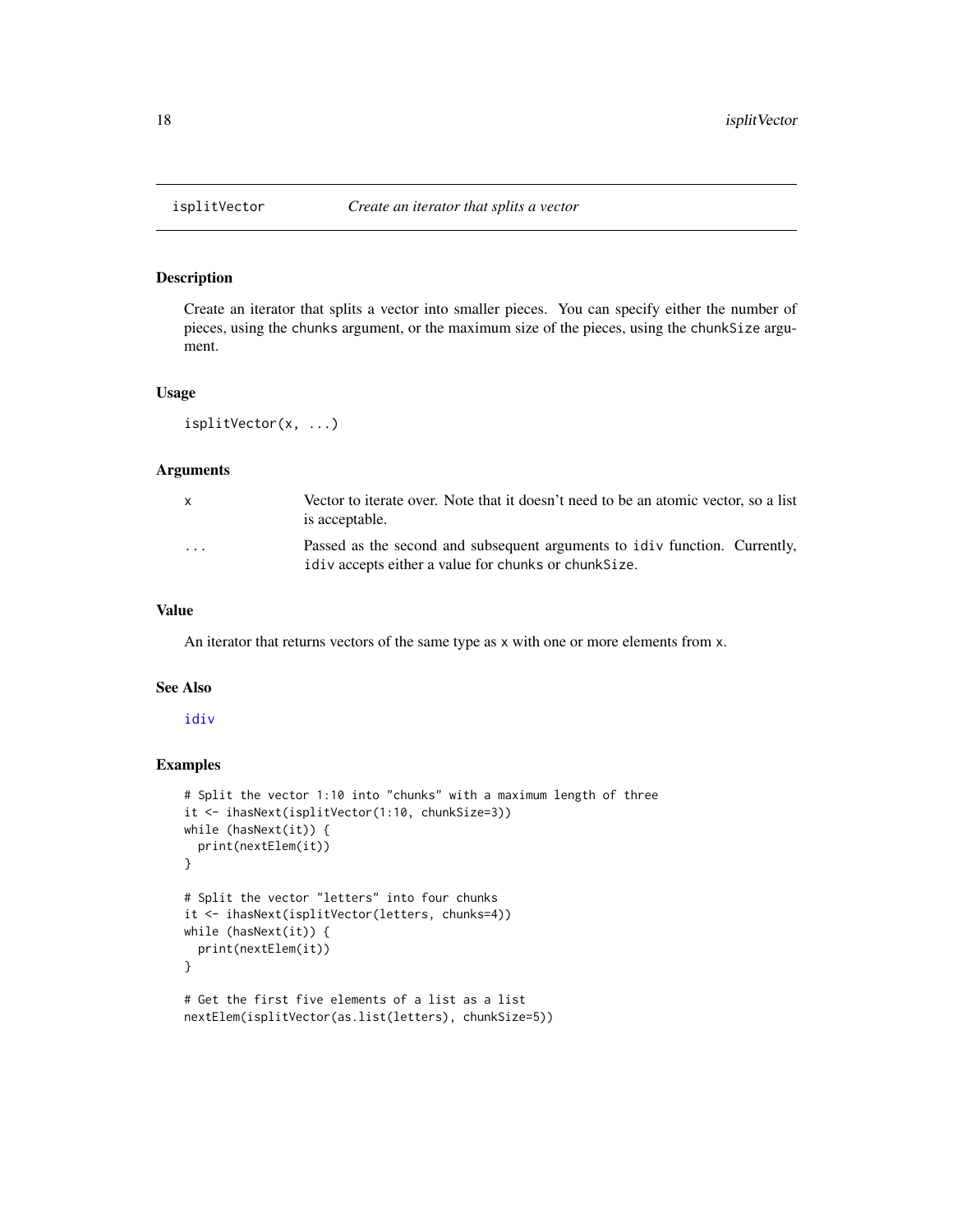<span id="page-18-0"></span>

Create an iterator that iterates over multiple iterables, returning the values as a list.

#### Usage

 $izip(\ldots)$ 

#### Arguments

... The iterables to iterate over.

#### Examples

```
# Iterate over two iterables of different sizes
as.list(izip(a=1:2, b=letters[1:3]))
```
product *Create a cartesian product iterator*

#### Description

Create an iterator that returns values from multiple iterators in cartesian product fashion. That is, they are combined the manner of nested for loops.

#### Usage

product(...)

#### Arguments

... Named iterables to iterate over. The right-most iterables change more quickly, like an odometer.

```
# Simulate a doubly-nested loop with a single while loop
it \leftarrow ihasNext(product(a=1:3, b=1:2))
while (hasNext(it)) {
 x <- nextElem(it)
 cat(sprint('a = %d, b = %d\n', x$a, x$b))}
```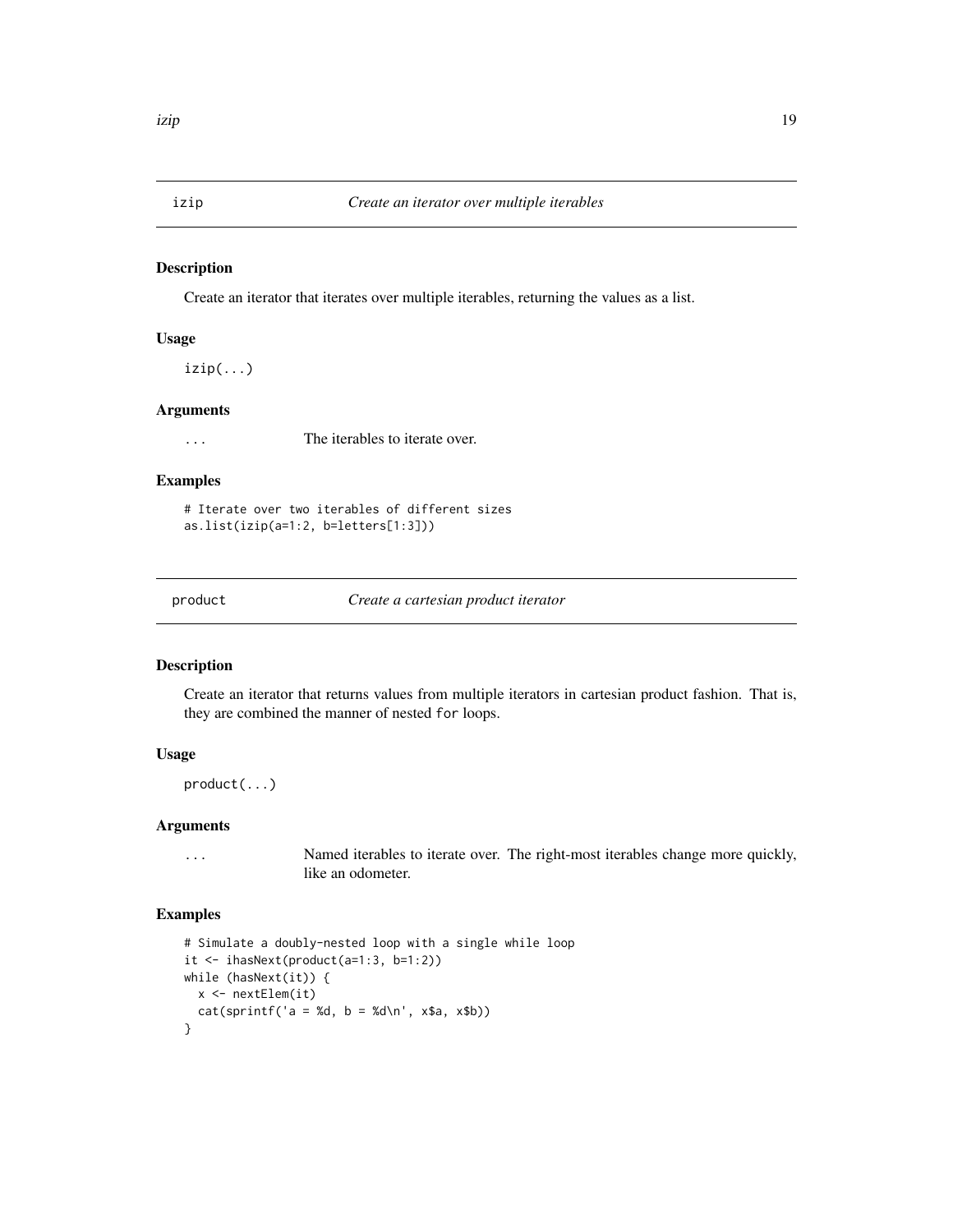<span id="page-19-0"></span>

Create an iterator that recycles a specified iterable.

### Usage

```
recycle(iterable, times=NA_integer_)
```
#### Arguments

| iterable | The iterable to recycle.                                                         |
|----------|----------------------------------------------------------------------------------|
| times    | integer. Number of times to recycle the values in the iterator. Default value of |
|          | NA_integer_ means to recycle forever.                                            |

#### Examples

```
# Recycle over 'a', 'b', and 'c' three times
recycle(letters[1:3], 3)
```

|  | timeout |  |
|--|---------|--|
|  |         |  |

timeout *Create a timeout iterator*

#### Description

Create an iterator that iterates over another iterator for a specified period of time, and then stops. This can be useful when you want to search for something, or run a test for awhile, and then stop.

#### Usage

timeout(iterable, time)

#### Arguments

| iterable | Iterable to iterate over.                     |
|----------|-----------------------------------------------|
| time     | The time interval to iterate for, in seconds. |

```
# See how high we can count in a tenth of a second
length(as.list(timeout(icount(), 0.1)))
```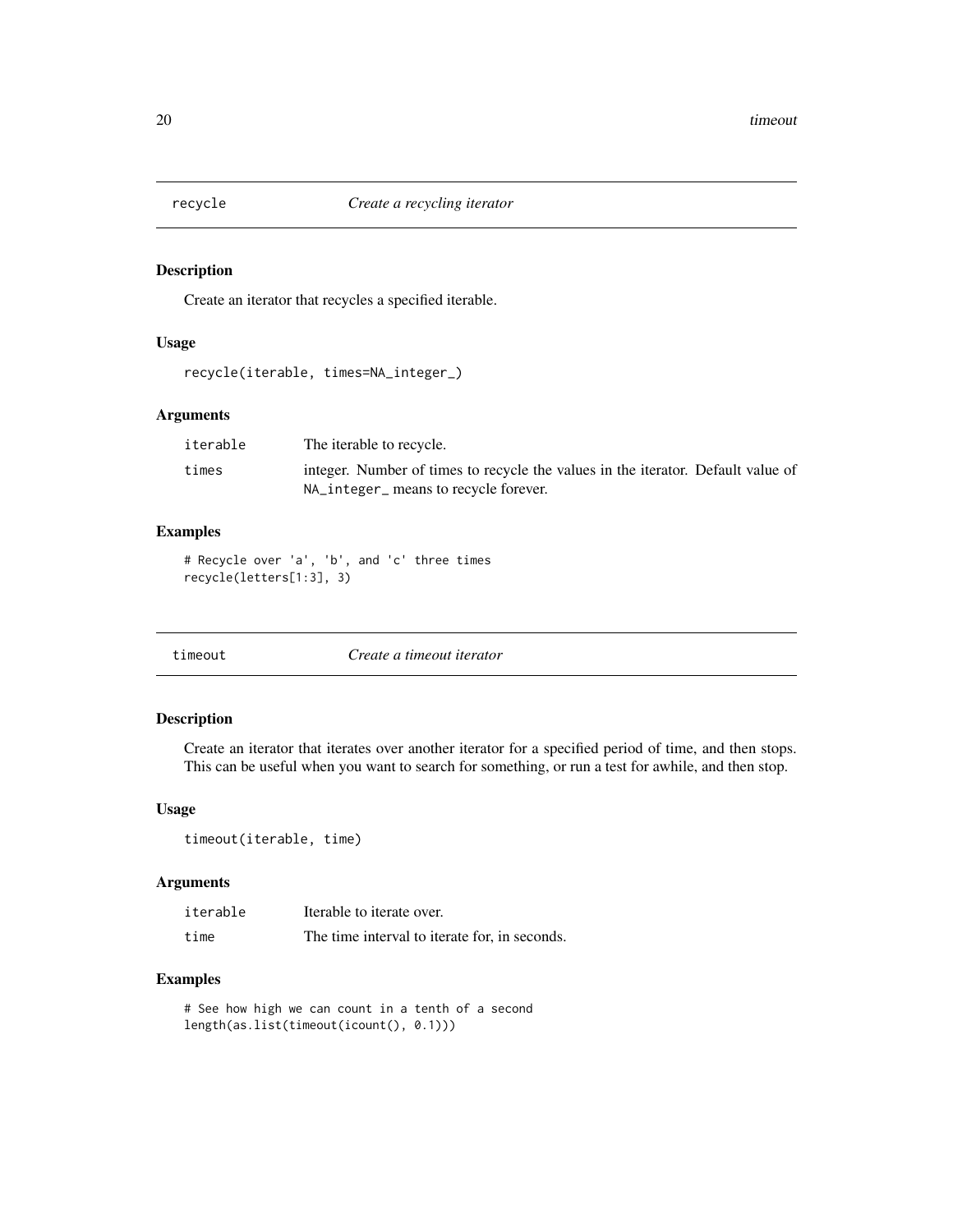<span id="page-20-0"></span>writedf.combiner *Create an object that contains a combiner function*

## Description

Create an object that contains a combiner function.

#### Usage

writedf.combiner(filenames)

### Arguments

filenames Names of files to write column data to.